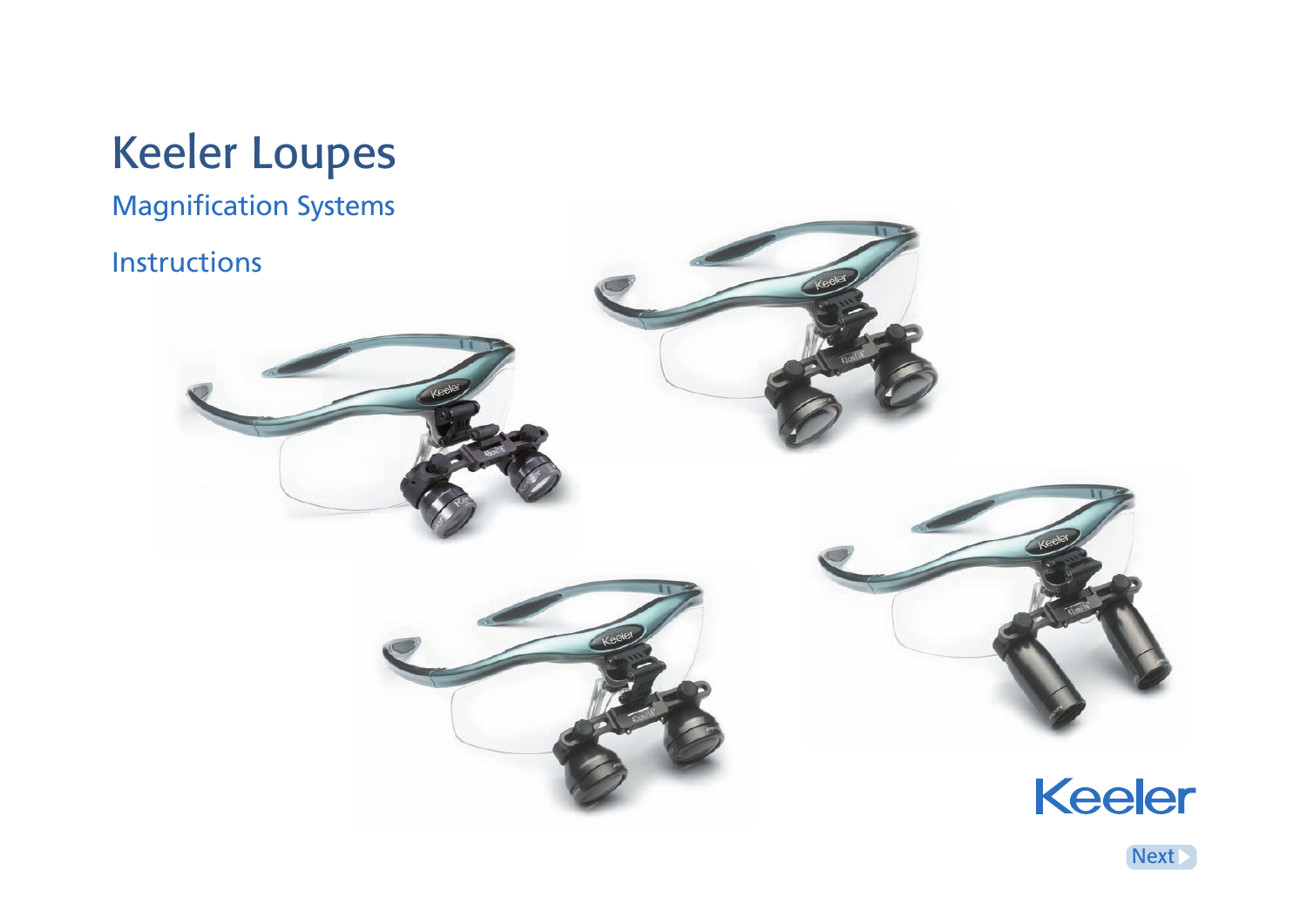#### <span id="page-1-0"></span>**Contents**

- **1.** [Introduction...........................................](#page-2-0)*p3* **2.** [Your Loupe specification.......................](#page-3-0)*p4* **3.** [How to set up your Loupes................](#page-4-0)*p5-6* **4.** [Your working angle...............................](#page-6-0)*p7* **5.** How to adjust Loupes fitted to a [headband...............................................](#page-7-0)*p8* **6.** [How to fit and remove Loupes from a](#page-8-0)  frame or headband ...............................*p9* **7.** [How to fit the Loupe "Flip up" lever..](#page-9-0)*p10*
- **8.** How to fit and adjust the Loupe headstrap .............................................*p11* **9.** Frame adjustments..............................*p11* **10.** [Protective and +1D caps......................](#page-10-0)*p11* **11.** [Care of your Keeler loupes.................](#page-11-0)*p12* **12.** [Ordering spares and accessories.........](#page-12-0)*p13* **13.** Warranty information.........................*p13* **14.** [Optician guidance notes................](#page-13-0)*p14-15* **15.** [Contact Information](#page-15-0) ............................*p16*

#### Please read and follow these instructions carefully

*Please click on the contents to go straight to your chosen section or navigate by using the 'Next' and 'Back' buttons to the right. Clicking on 'Home' will bring you back to this page.*



*As part of our policy for continued product development we reserve the right to amend specifications at any time without prior notice.*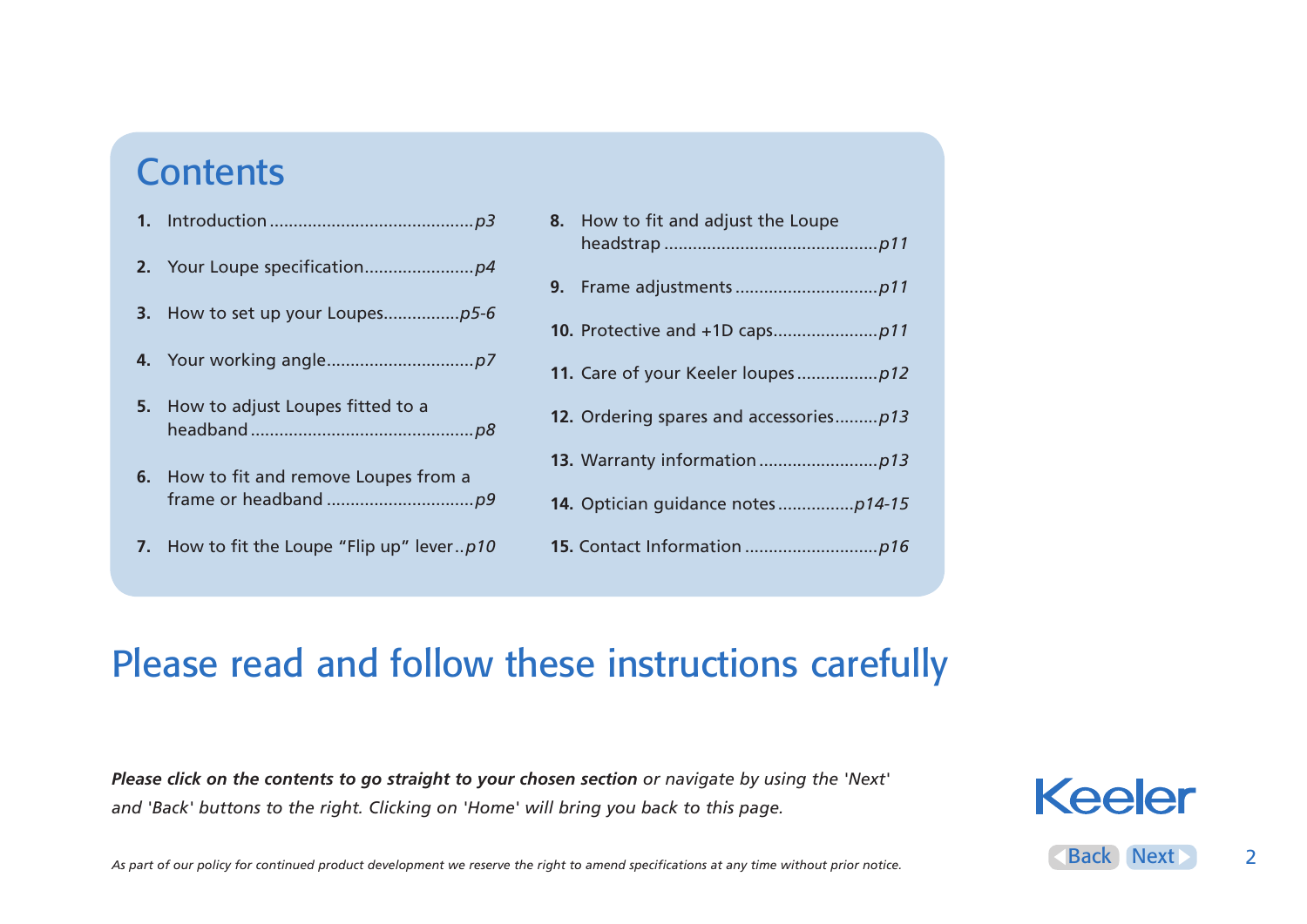### <span id="page-2-0"></span>1. Introduction

Thank you for choosing Keeler Surgical Loupes. As well as giving you the highest optical quality, our stringent manufacturing controls ensure that you will obtain many years of trouble free use from your Loupes.

Before attempting to work with your Loupes and in order that you obtain the best from them, we recommend that you take the time to carefully read through these user notes.

It is important that if you normally wear spectacles, your prescription is fitted into the Loupe frames. Guidance notes for your optician are included at the rear of this section, please take these notes with you to your optician should you require prescription lenses to be fitted.

**C**

**A** Nose Pads **B** Telescope Locking Knobs **C** Telecope **D** P.D. Bar **E** Hinge F Hinge Pins **G** Hinge Tightening Screws **B E G F D A** *Fit the Loupe unit to the frame via the pin mounting system as shown*

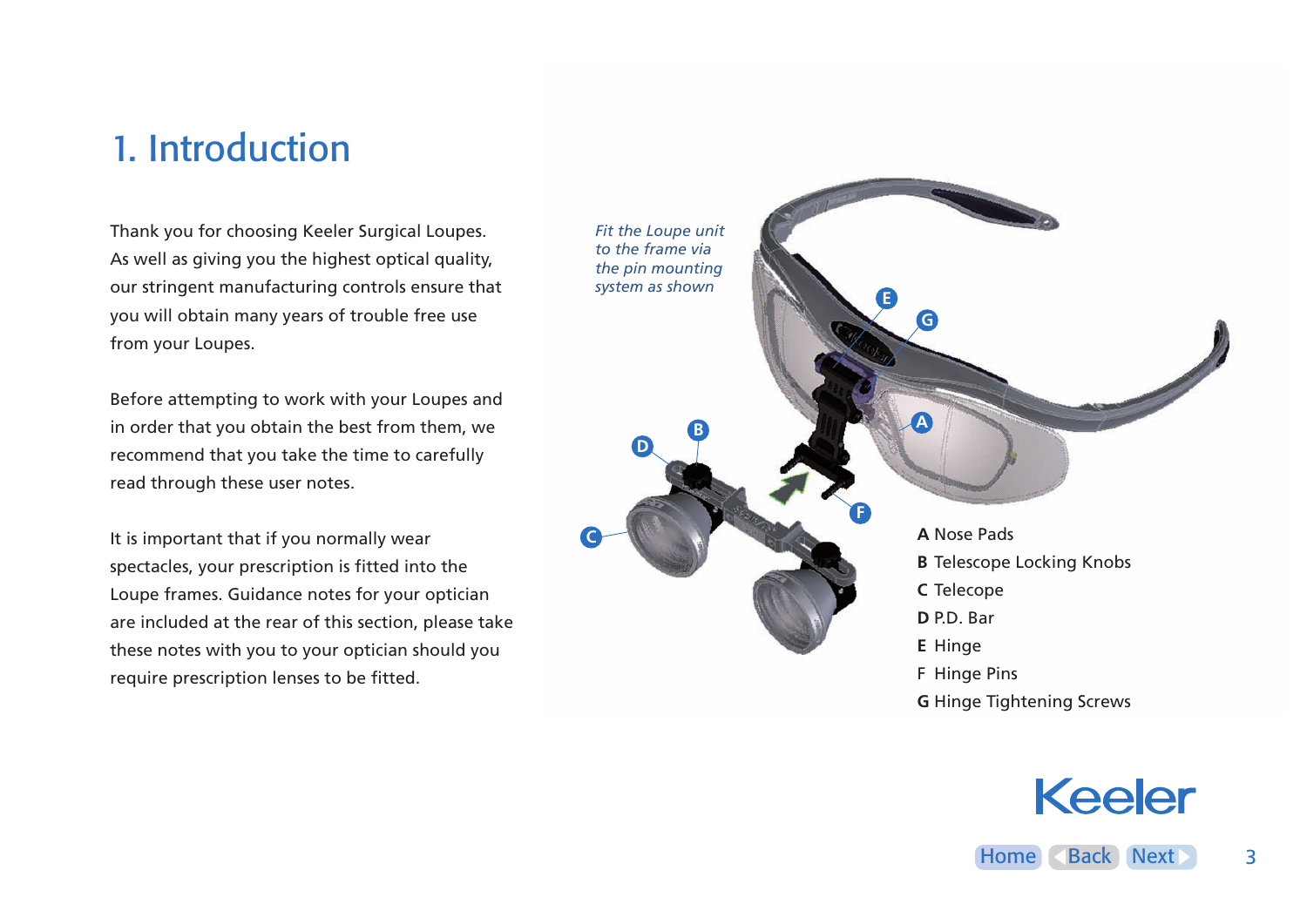### <span id="page-3-0"></span>2. Your Loupe specification

When you receive your new Keeler Surgical Loupes please check that the contents are as ordered: The magnification and working distance of the Loupes is marked on the Loupe bar (e.g. 3.5x 42cm /16").

The frame size is marked on the inside of the frame arm.

As well as a pair of Loupes and a frame, a full loupe outfit will comprise of the following additional components:

Loupe flip lever Headstrap Lens cloth User notes on CD Case

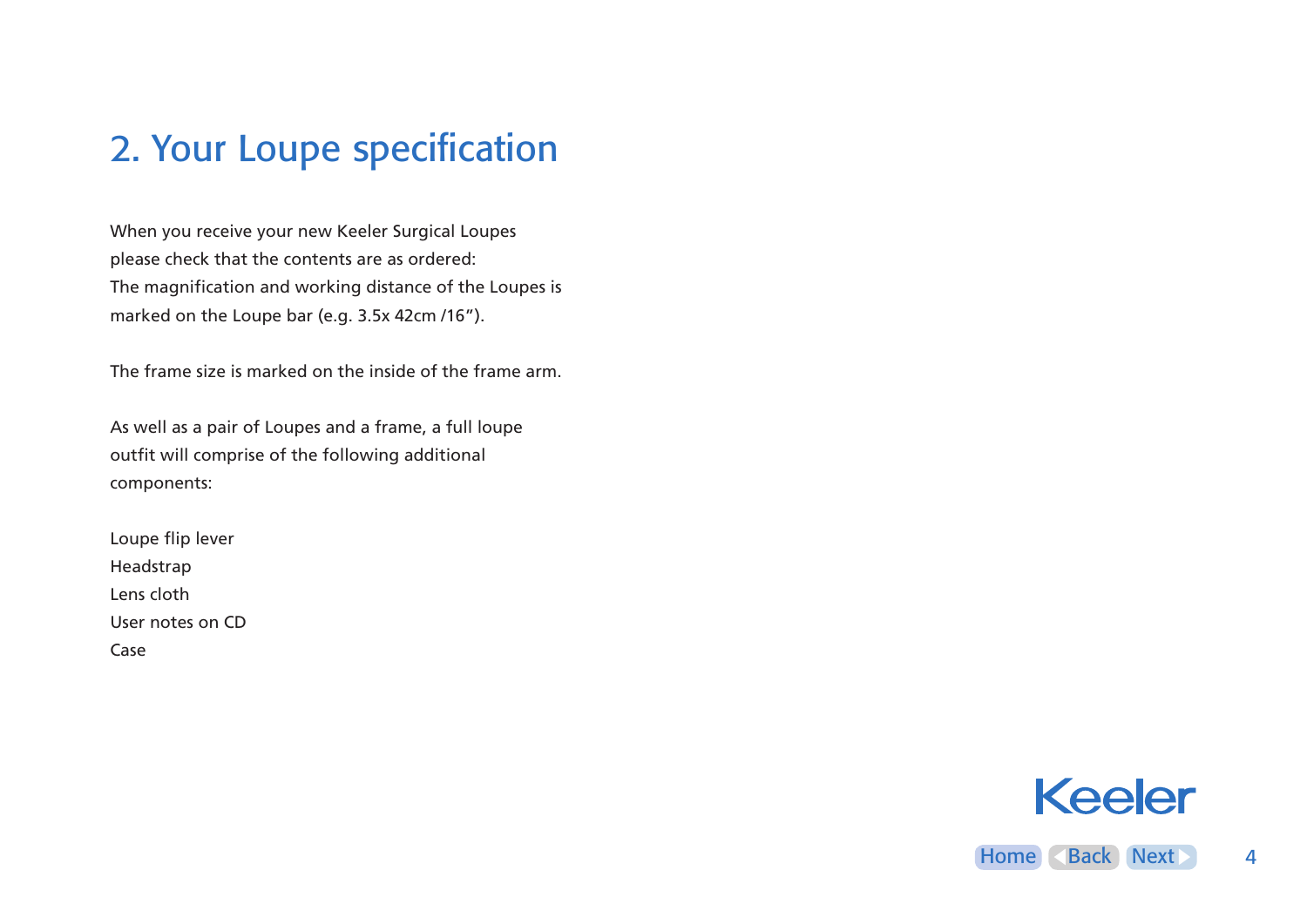#### <span id="page-4-0"></span>3. How to set up your Loupes

The aim in using Keeler Surgical Loupes is to achieve a clear, circular, binocular view (Fig. 1) at your chosen magnification and working distance without any shadows or double images.



To achieve the best from your Keeler Loupes, they must be correctly aligned both horizontally and vertically with your visual axis (Figs. 2 and 3).



To obtain this, your loupes may require some minor adjustments. The most common are:

#### Adjustment Method

Vertical alignment (height)  $=$  Pinch or open frame pads (Fig 4 & 5)



**Fig. 4 Fig. 5**





Horizontal alignment (PD) = Slightly loosen locking knobs

 (interpupillary distance) and slide telescope along bar (Fig. 6)



**Fig. 6**



[Home](#page-1-0) [Back](#page-3-0) [Next](#page-5-0) 5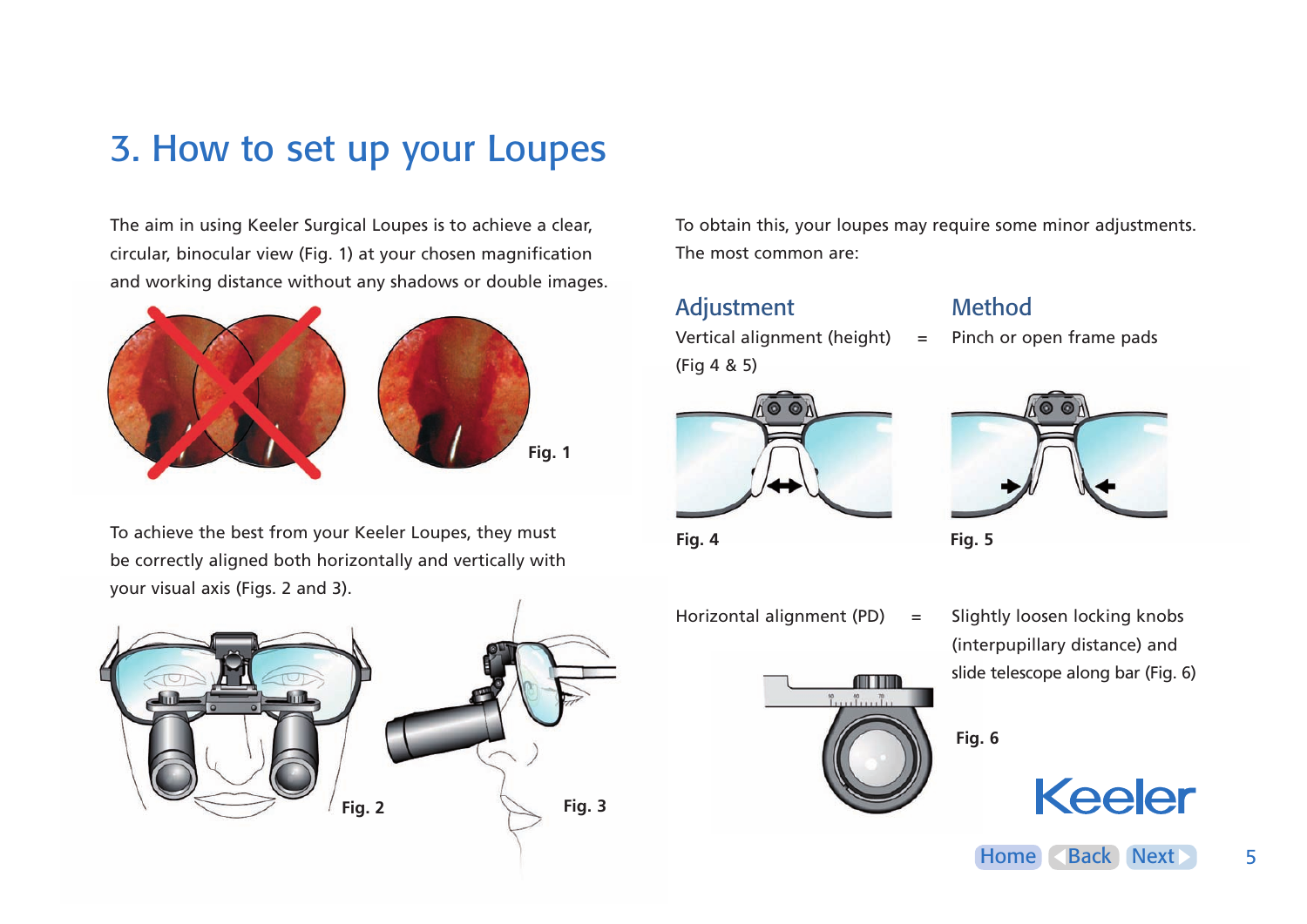#### <span id="page-5-0"></span>3. How to set up your Loupes

#### Setting up

Look through your loupes at a target that is the correct working distance away. Look through first with one eye closed, and adjust the alignment until a perfect image appears. Repeat this with the other eye. Alternate closing the left and right eye to check binocularity and make fine adjustments. Once you are satisfied that you have the best possible image, tighten the telescope locking knobs.

#### IMPORTANT

**All Keeler Surgical Loupes are accurately aligned and set for precise binocular vision. Under no circumstances should adjustment be made by rotating or holding the telescopes, as this may cause the telescopes to misalign and create double vision.**

Examples of what is seen when looking through a poorly aligned telescope are shown opposite in the column headed "Image Quality". The cause of the poor alignment is shown alongside in the column headed "Telescope position" and the action to achieve precise alignment shown alongside that in the column headed "action".

The corrective actions outlined below should be followed for each individual telescope.

| Image<br>Quality | <b>Telescope</b><br><b>Position</b> | <b>Action</b>                                                  |
|------------------|-------------------------------------|----------------------------------------------------------------|
|                  | Too high                            | Open frame pads                                                |
|                  | Too low                             | Pinch frame pads                                               |
|                  | Too far left                        | Slide telescope to the right<br>in the direction of the shadow |
|                  | Too far right                       | Slide telescope to the left In<br>the direction of the shadow  |

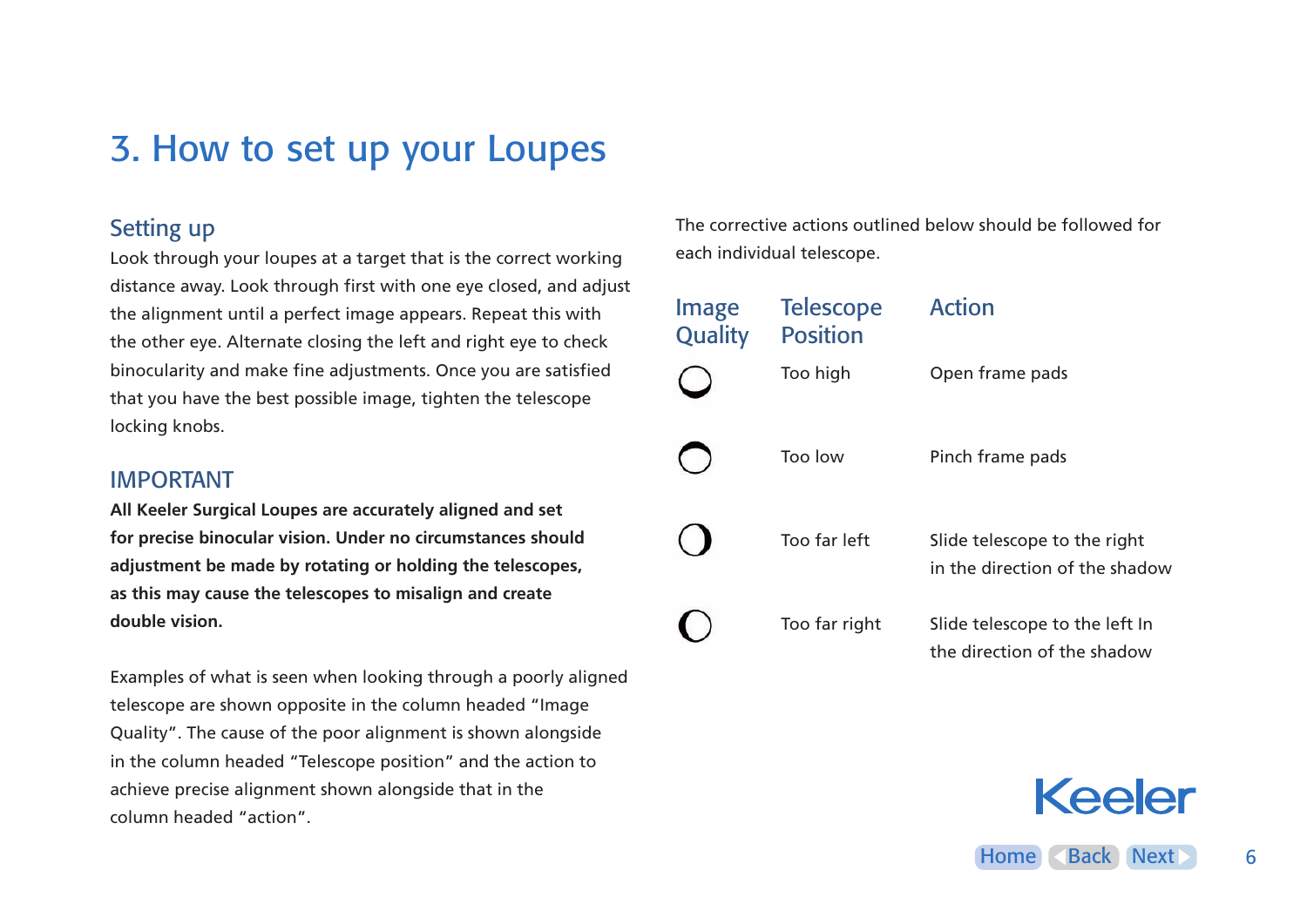## <span id="page-6-0"></span>4. Your working angle

Correctly fitted loupes can help reduce back and neck pain. Spend a few moments ensuring your loupes are at the optimal angle to suit you.

Adjust the angle and height of your loupes by adjusting the hinge (Fig. 7).



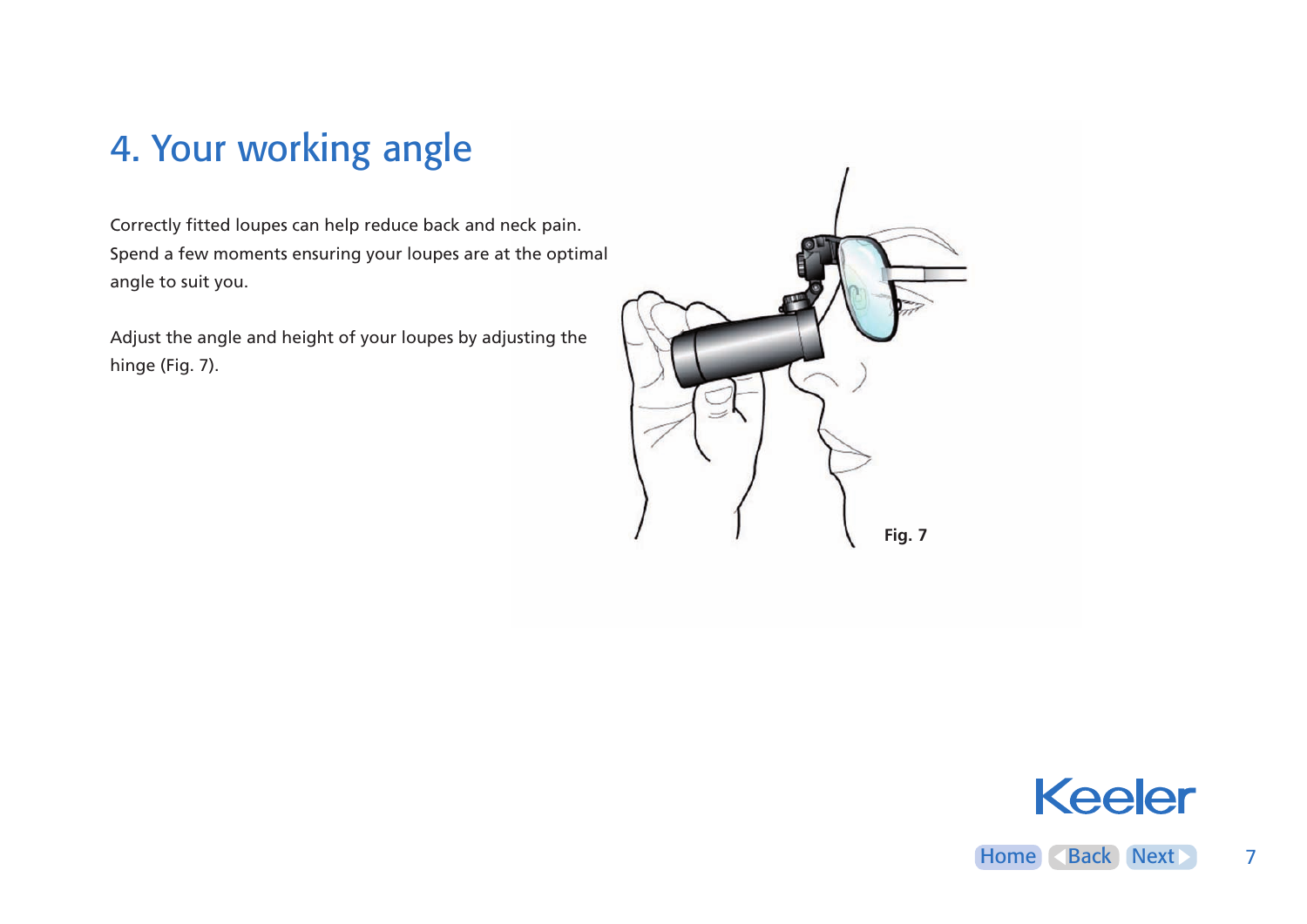#### <span id="page-7-0"></span>5. How to adjust Loupes fitted to a headband

If you have ordered your Keeler Loupes for fitting to a headband, the following notes will help you to "set up" the Loupes correctly.

Put the headband on and position CENTRALLY on your head with the padded band just above your eyebrows, adjusting both top and back bands for security and comfort. Position the telescopes in approximately the correct position in front of your eyes. Slightly loosen both adjustment knobs so that the telescopes can be moved easily. Vertically align each telescope. (Fig. 8)

Align each telescope as outlined earlier by sliding along the bar. (Fig. 6)

*N.B. If you are using your Loupes in conjunction with a fibre-optic headlamp, first adjust the Loupes as described above. The light may then be adjusted to illuminate the specific area you are viewing through your Loupes.*





**Keeler**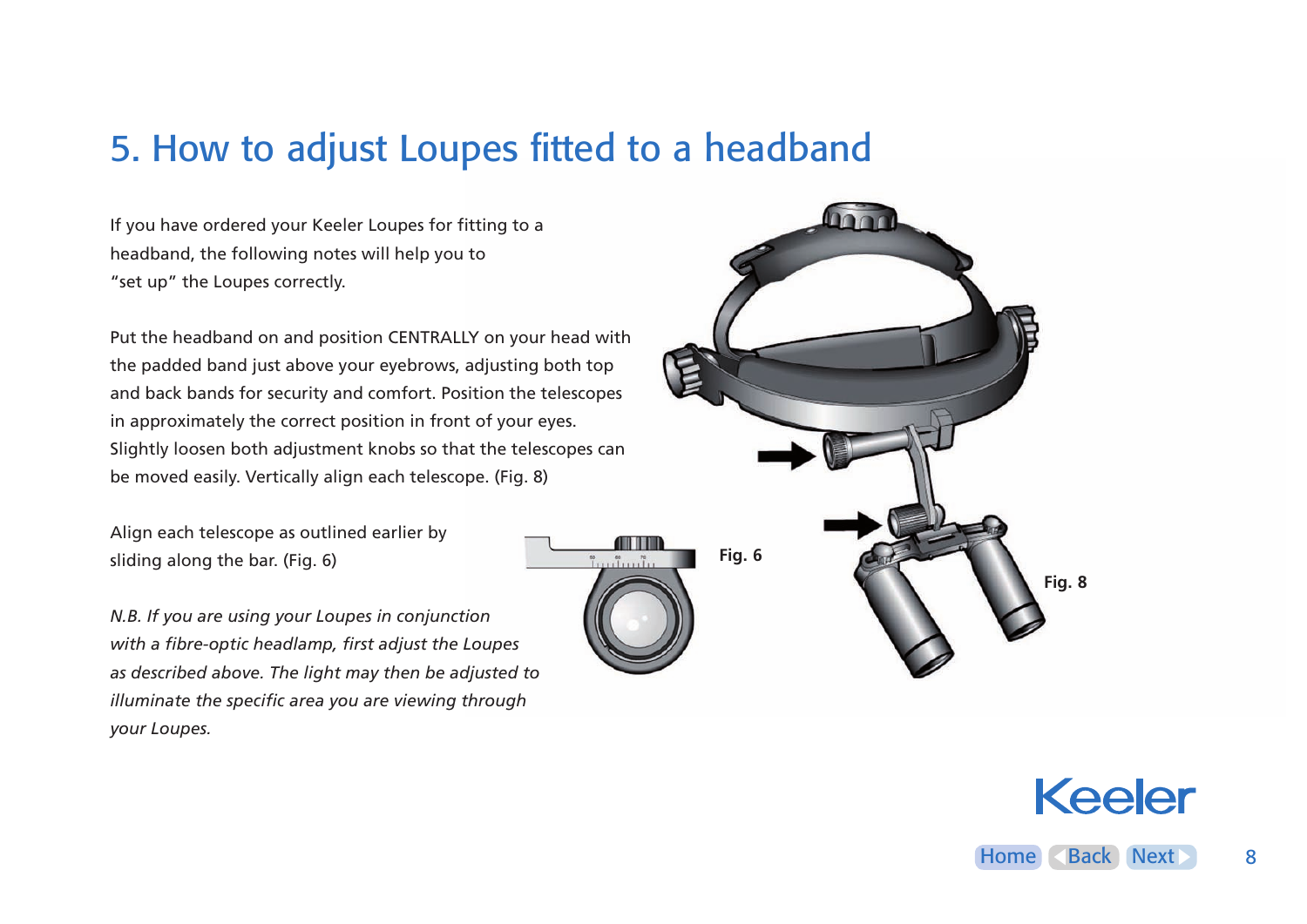#### <span id="page-8-0"></span>6. How to fit and remove Loupes from a frame or headband

Keeler loupes allow you to easily fit or remove them from a frame or headband. This allows you to switch between loupes of different magnifications without having to purchase an additional frame.

To fit Keeler Loupes to the hinge, hold the Loupe PD bar and push the Loupes onto the hinge pins through the holes on the PD bar. To remove, hold the loupe P.D bar and hinge and wriggle the Loupes away from the pins. (Fig. 9)

#### UNDER NO CIRCUMSTANCES SHOULD THIS BE DONE BY HOLDING THE TELESCOPES

If your Loupe frames are fitted with prescription lenses, you may find it necessary to position your Loupes on the front stop of the Loupe pins to prevent the telescope from touching the lenses, particularly when the curvature of high powered lenses prevent the Loupes from being angled fully downward.

*Fit the Loupe unit to the frame via the pin mounting system as shown* **Fig. 9**

**Keeler**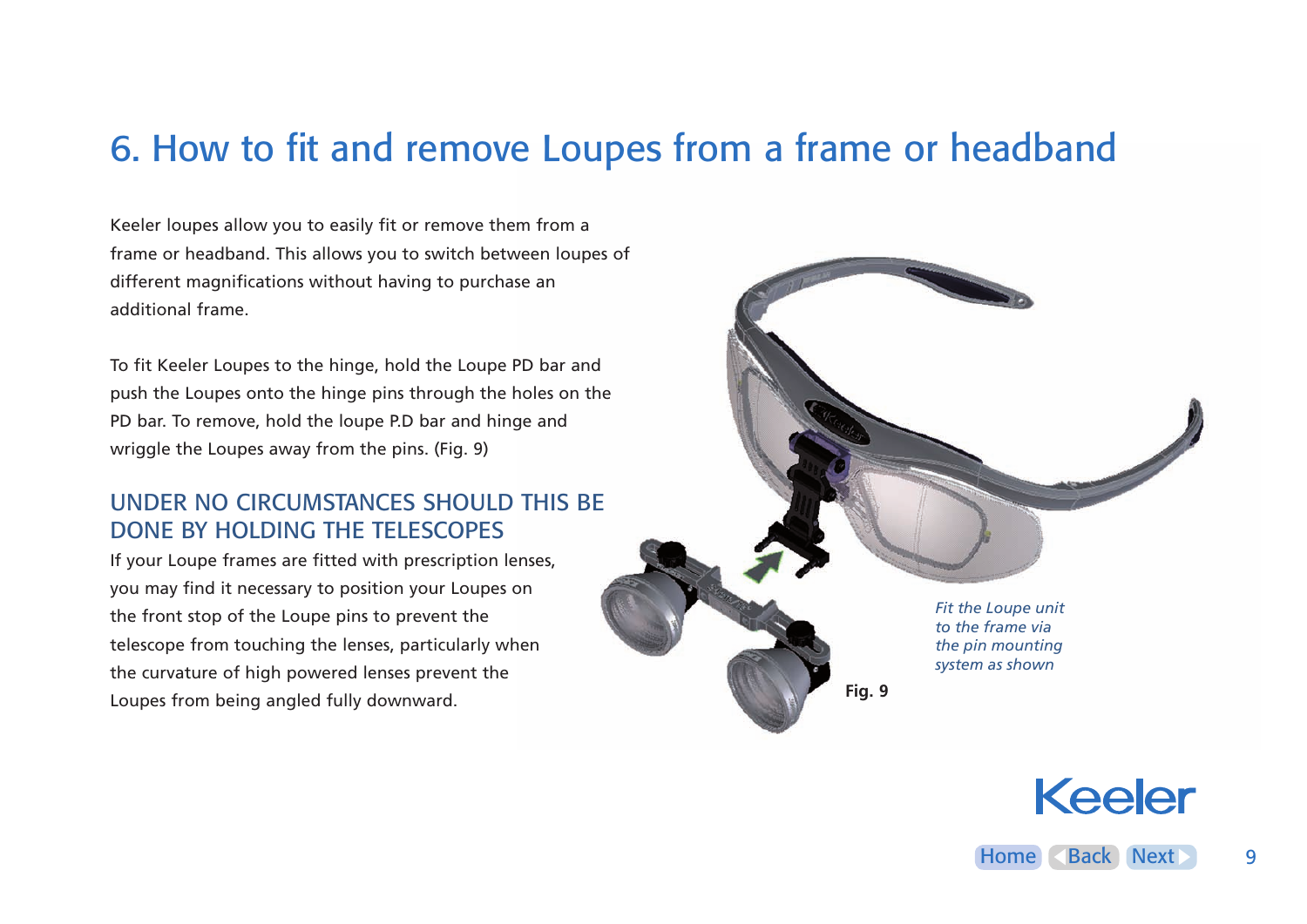### <span id="page-9-0"></span>7. "Flip up"

Keeler Surgical Loupes are mounted on a specially designed hinge, permitting the telescopes to be flipped up out of view when not required (Fig. 10).



To avoid touching the non-sterile Loupes, a sterilisable Loupe flip lever is provided with each pair of Loupes (spares are also available). When magnification is required again, the Loupes may be returned to their original preset working angle. The Loupe flip lever is fitted by pushing onto the Loupe bar (Fig. 11) and removed by twisting off.

Over a period of time the hinge tension may slacken slightly and require adjustment. Using a small crosshead or Phillips screwdriver, adjust the hinge screw to the required tension as shown (Fig. 12).

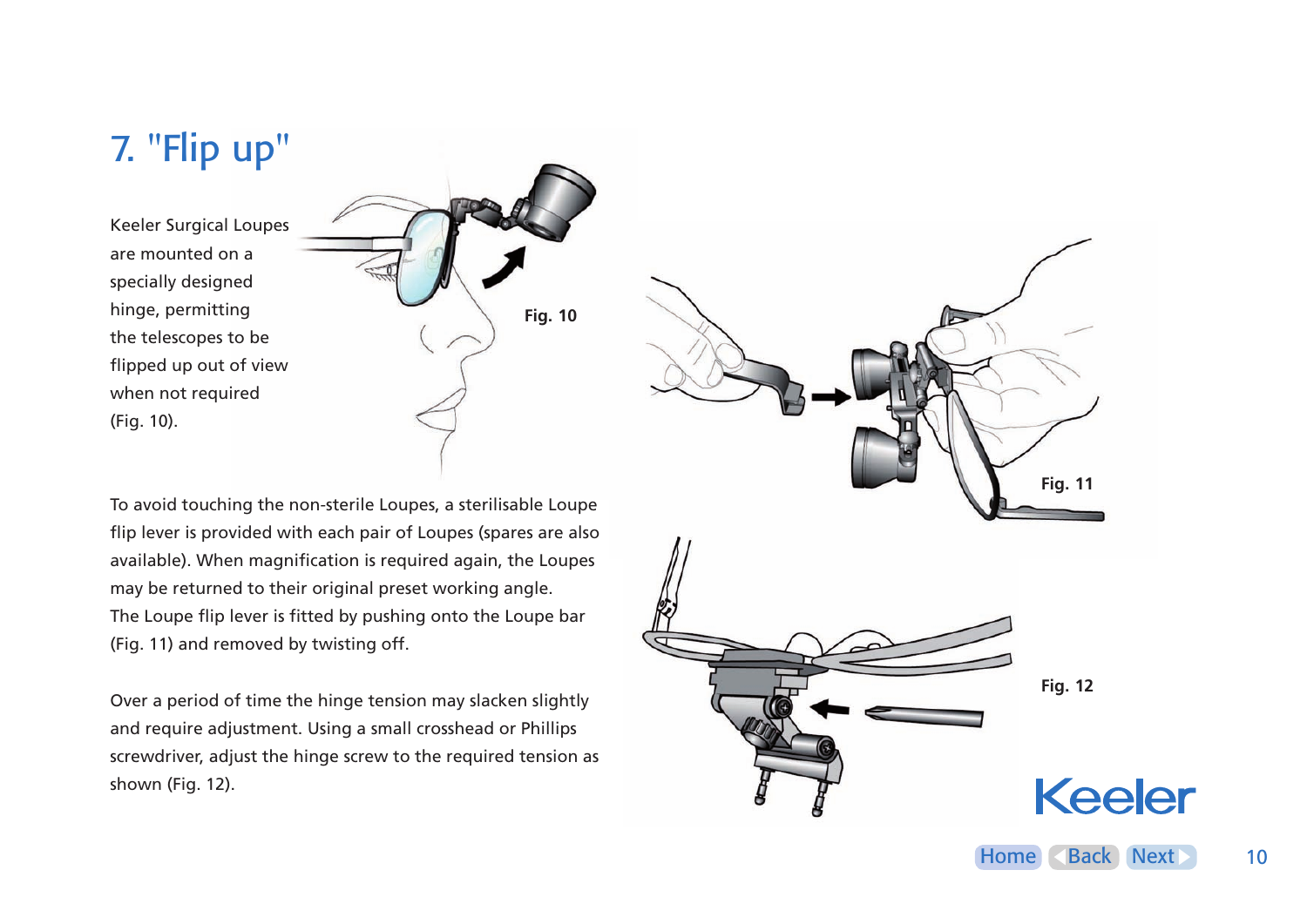### <span id="page-10-0"></span>8. The Loupe headstrap

Keeler Surgical Loupes are supplied with the headstrap already fitted (spares are available). The use of the headstrap is strongly recommended for added security and to ensure that the Loupes are close to your eyes for the widest field of view. Simply fit the headstrap over the ends of the loupe side arms. When wearing the loupes use the toggle to tighten the strap.

#### 9. Frame adjustments

The length of the Loupe side arms may be altered by bending the end section to provide a comfortable fit. A qualified optician should do any other adjustments required to the frame.

#### 10. Protective and +1D caps

All Keeler loupes are supplied with protective caps. These are designed to be a push fit. We recommend these be worn at all times to help protect the lenses. Lens caps may be washed or autoclaved as necessary.

+1D lens caps can be ordered separately. They reduce the working distance and are useful if you need to work in two different positions. They are also a push fit.

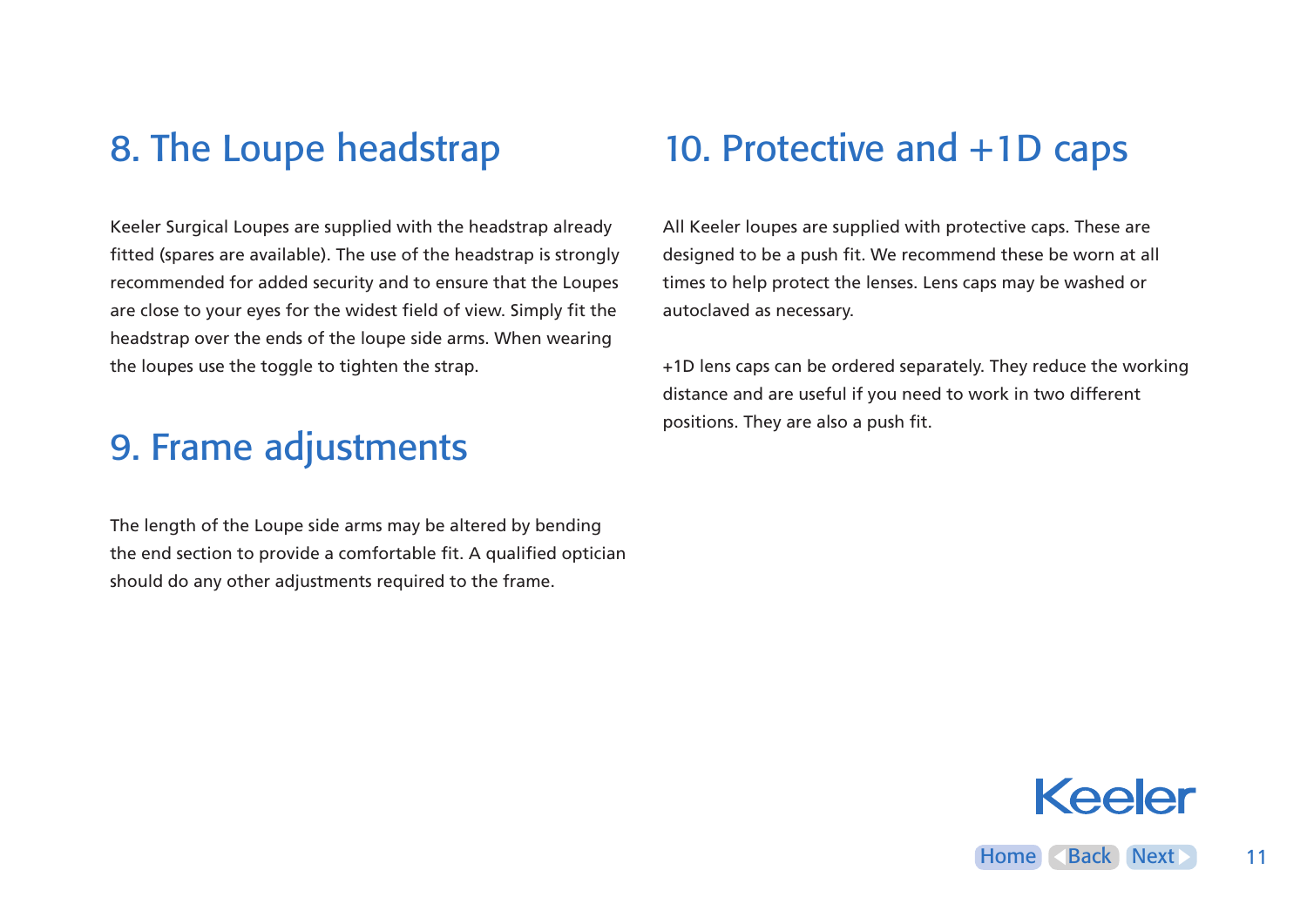### <span id="page-11-0"></span>11. Care of your Keeler Loupes

Keeler Surgical Loupes are precision made optical instruments and will give many years of trouble free use if properly cared for. Under no circumstances should the telescopes be autoclaved or immersed in any form of cleaning fluid.

#### Cleaning and sterilization instructions

Only non-immersion cleaning as described below should be used for Keeler Loupes.

- **1.** Wipe the external surface using a clean, absorbent, non-shedding cloth dampened with a water/detergent solution (2% detergent by volume) or water/isopropyl alcohol solution (70%IPA by volume). Avoid optical surfaces.
- **2.** Ensure excess solution does not enter the instrument. Use caution to ensure cloth is not saturated with solution.
- **3.** Surfaces should be hand dried using a clean non-shedding dry cloth.
- 4. Safely dispose of used cleaning materials.
- **5.** The optical surfaces of the Loupes are treated with an antireflective coating and should only be cleaned with the lens cloth provided.
- **6.** The Loupe flip lever, protective and ID caps may be autoclaved for 3 minutes at 134º c.
- **7.** Carefully examine to ensure that all visible contamination has been removed.

For more extensive cleaning, service or repair, the Loupes may be returned to your authorised Keeler distributor or to Keeler directly.

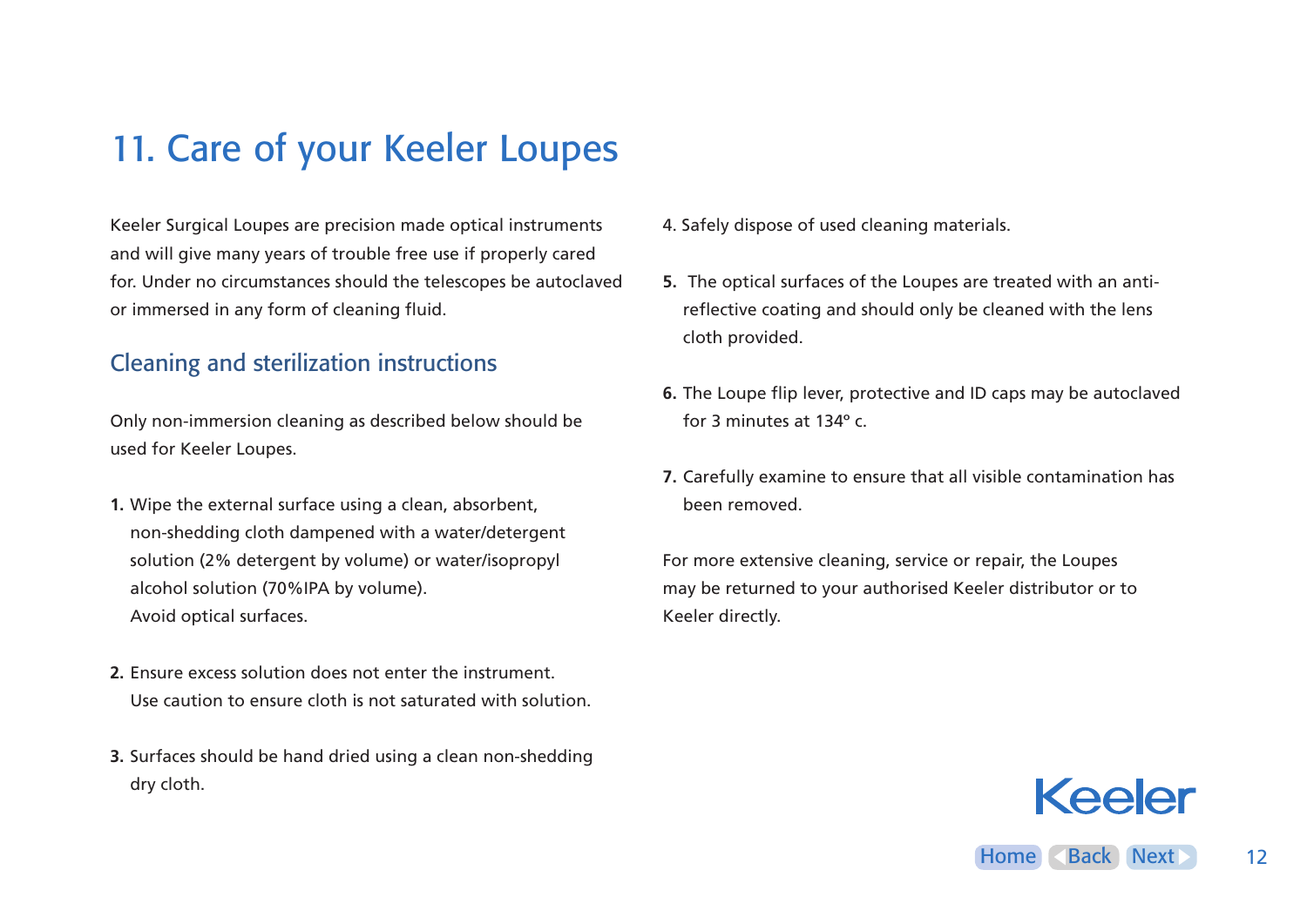## <span id="page-12-0"></span>12. Ordering spares and accessories

The following spares and accessories may be ordered from any authorised Keeler distributor or Keeler directly, quoting the part number below:

**2199-P-7259** Headband for surgical Loupes **2199-P-7523** Head strap **2199-P-7136** Hi-tech lens cloth in wallet **2112-P-8057** +1D lens cap for Galilean Loupes (pair) **2112-P-8049** Protective caps for Galilean Loupes (pair) **2112-P-8073** +1D lens cap for Hi Res Galilean Loupes (pair) **2112-P-8065** Protective caps for Hi Res Galilean Loupes (pair) 2**113-P-7001** +1D lens cap for Panoramic Loupes (pair) **2113-P-7000** Protective caps for Panoramic Loupes (pair) **2199-P-7216** Loupe flip lever (pack of 7)

#### 13. Warranty

Your Keeler telescopes are guaranteed for 3 years and will be replaced or repaired free of charge subject to the following;

- **1.** Any fault that is due to faulty manufacture.
- **2.** The instrument has been used in compliance with these instructions.
- **3.** Proof of purchase accompanies any claim.

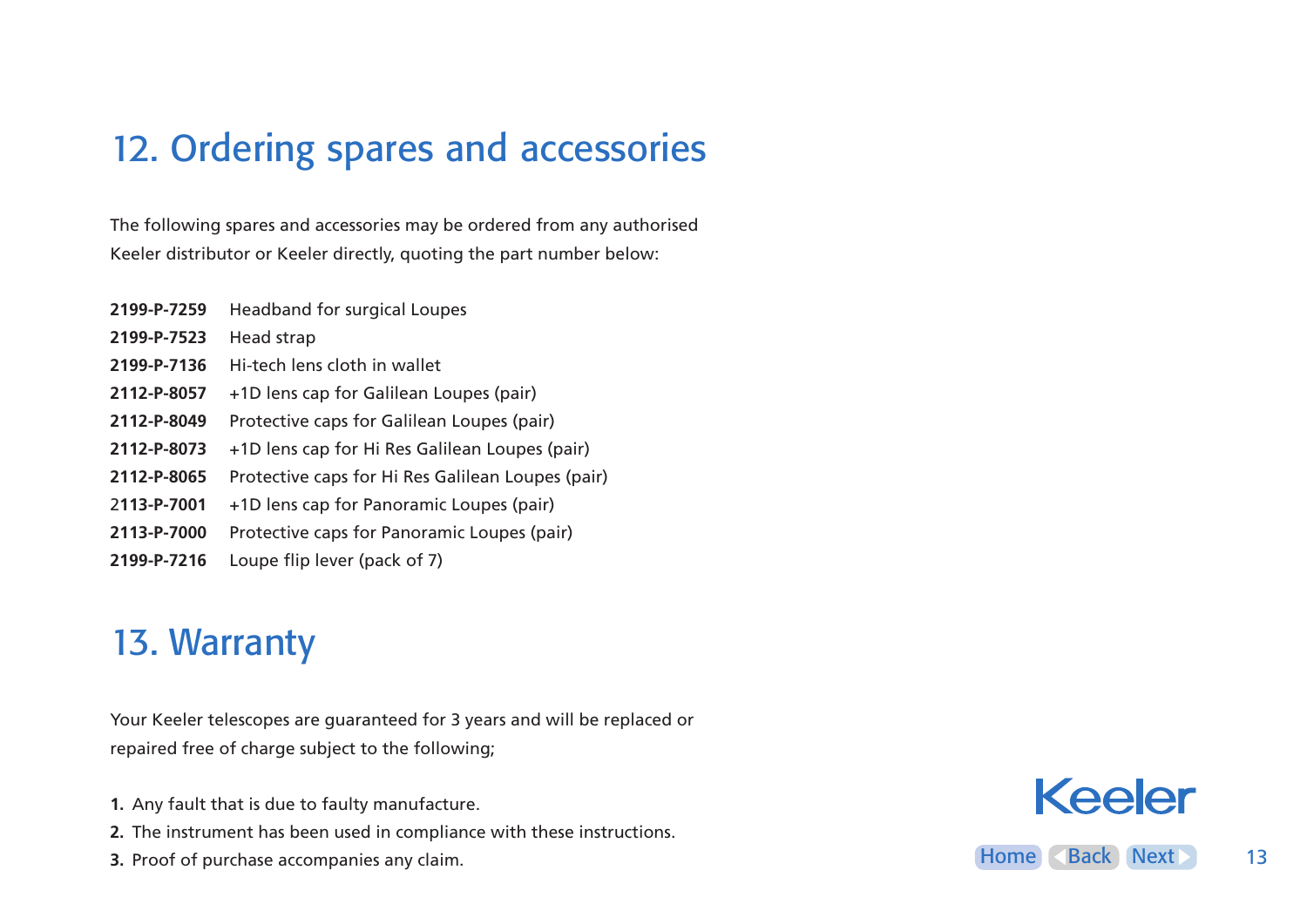### <span id="page-13-0"></span>14. Optician guidance notes

The set of Keeler surgical loupes have been supplied to your customer with Plano lenses fitted. We hope that the following notes on lens fitting and frame adjustments will help you, help your customer obtain the best from their loupes.

There are two types of binocular telescopes used in Keeler loupes: Galilean based on a Galilean optical system.

Panoramic based on a Keplerian telescope system incorporating a roof prism.

#### Prescription fitting

First establish the following facts; -

- **1.** The type of loupe (i.e. Galilean or Panoramic).
- **2.** The magnification.
- **3.** The working distance or focal length (noted on the loupes).
- **4.** Your customers interpupillary distance, taking the working distance/ focal length of the loupe into consideration.

It is important to fit the frame as close as possible to the eyes so that your customer can obtain the widest field of view.

Any distance prescription should be fitted with centers to coincide with the loupe IPD setting.

If fitting bifocals, care should be taken to fit the bifocal segment either below or above the rim of the telescope (Fig. 12) never in between. If the near vision ADD is more than +2D the bifocal segment should be fitted below the lower rim of the telescopes to avoid shortening the focal length of the telescopes and causing double vision.

*Varifocals are not suitable for fitting to Keeler loupes.*

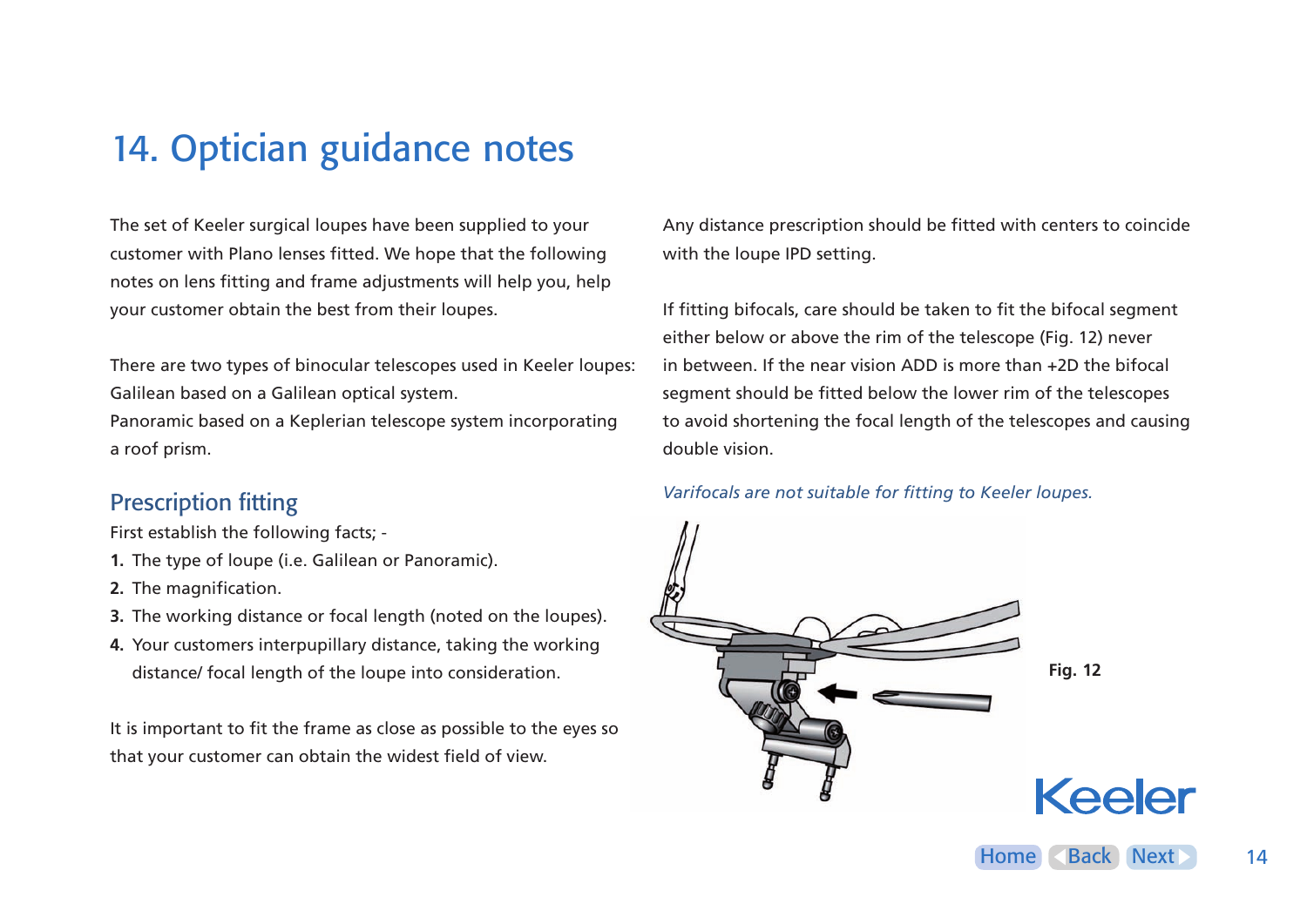### <span id="page-14-0"></span>14. Optician guidance notes

In most cases the Bifocal ADD should be the same as the normal prescription. However, some surgeons prefer the ADD to be of a power that produces a working distance similar to that of the loupe telescopes. This avoids constant accommodation as they alternatively look through the loupe and alongside for orientation. Others prefer a weaker ADD for easier focussing onto surgical instruments outside the operative area. Discuss this matter with your customer to ascertain which option is best suited to their needs.

#### *ALL lenses should be plastic*

Once your customers loupes have been glazed, it may be necessary to place the loupes on the front stop of the loupe pins to prevent the telescopes from touching the lenses, particularly where the curvature of high powered lenses prevent the loupes from being angled fully downwards.

#### Correct fitting of Keeler Loupes

**When you have glazed your customers correction into the loupe frame, we would be grateful if you could offer further assistance to help them "set up" the loupes correctly so that they can obtain the best from them. Full fitting instructions are given earlier.**